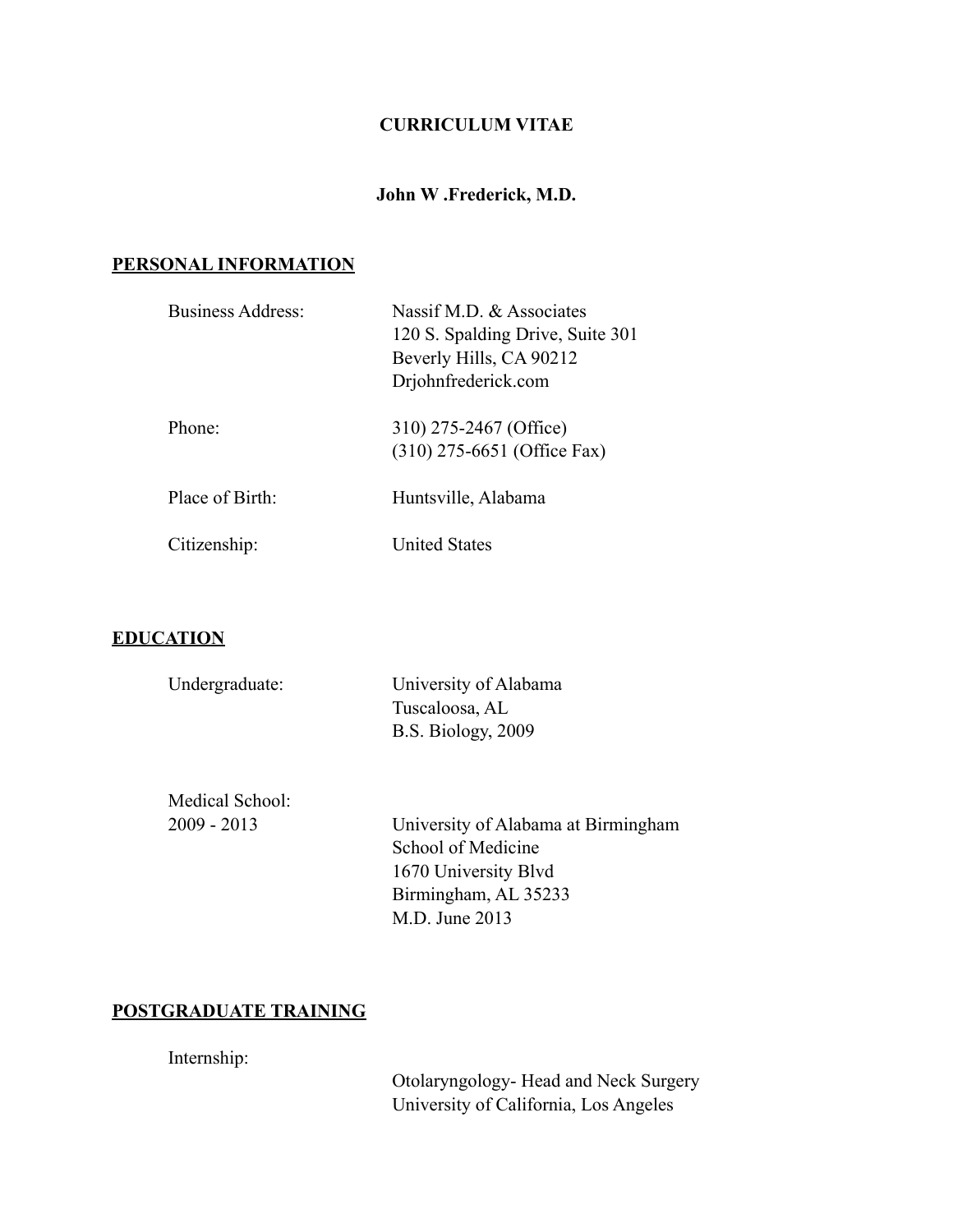David Geffen School of Medicine

Residency: Resident Otolaryngology- Head and Neck Surgery University of California, Los Angeles David Geffen School of Medicine Chief Resident Otolaryngology- Head and Neck Surgery University of California, Los Angeles David Geffen School of Medicine Fellowship Facial Plastic and Reconstructive Surgery American Academy of Facial Plastic & Reconstructive Surgery Paul S. Nassif, M.D., F.A.C.S. Preceptor

## **BOARD CERTIFICATION**

American Board of Otolaryngology May, 2018

## **Honors / Awards**

- 1. 2005-2009 President's List / Deans List –University of Alabama
- 2. 2005-2009 Presidential Scholar –University of Alabama
- 3. 2006 Benjamin Cummings Award Runner-up
- 4. 2009 Grantland Rice Micro-Biology Scholar –University of Alabama
- 5. 2009 Phi Beta Kappa –University of Alabama
- 6. 2009 *summa cum laude*  University of Alabama
- 7. 2010 -12 Jane Knight Lowe Medical Scholar- UAB
- 8. 2011 UASOM Research Day: first place poster award- Cancer therapy group L
- 9. 2012 TRIO: first place poster award- Head and Neck section
- 10. 2012 Alpha Omega Alpha Junior Member and President 2012-2013
- 11. 2012 Scholarly Activity Travel Award, School of Medicine, UAB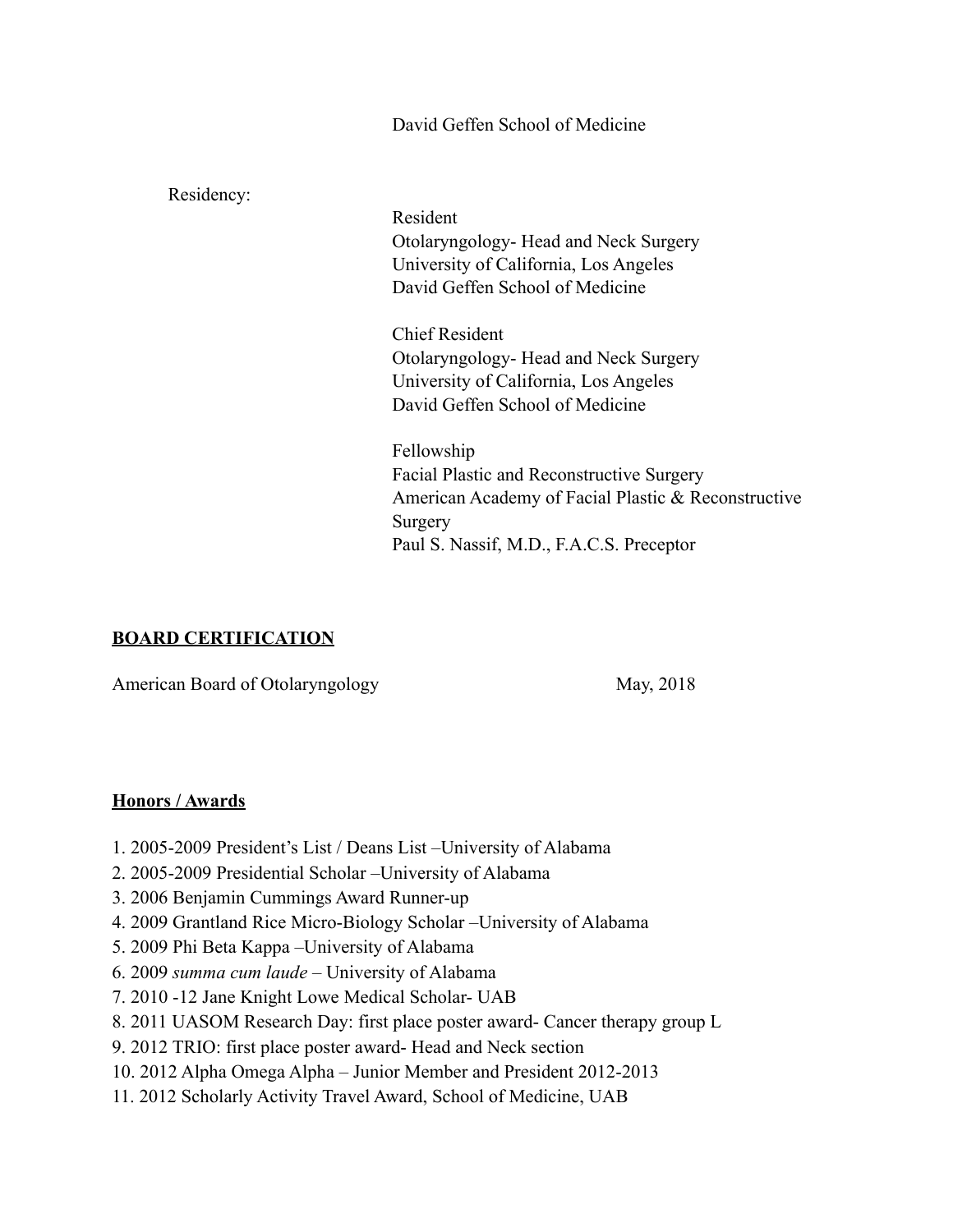- 12. 2013 *cum laude* UAB School of Medicine
- 13. 2014 Rotating Intern of Distinction, Emergency Department, UCLA
- 14. 2014-18 UCLA Representative, Section for Residents and Fellows of the Academy

# **Posters**

1. **Frederick JW**, Lignot J, Secor. Maintenance of digestive performance is ontogenetically stable for the American Alligator. SSICB 2009, Boston, Mass. January 3-7th, 2009.

2. **Frederick JW**, Sweeney L, Rosenthal EL. Anti-CD147 inhibits proliferation by down regulation of EGFR in cutaneous squamous cell carcinoma. Triological Society Sectional Meeting, Jan. 25-28th 2012, Miami, Fl. **- first place poster award- Head and Neck section** 

3. Bush BD, **Frederick JW**, Sweeny L, Carroll WR, Rosenthal EL, Magnuson JS. Comparison of Surgical Approaches to Tumors of the Oropharynx. Triological Society Sectional Meeting, Miami, Fl. Jan. 25-28th 2012.

4. **Frederick JW**, Sweeney L, Rosenthal EL. Preclinical investigation of anti-CD147 and EGFR signaling in cutaneous squamous cell carcinoma. AHNS International Meeting, Toronto, Ontario, Canada. July 21-25th 2012.

5. **Frederick JW**, Thompson CF, Suh JD. A Novel use of Collagen Matrix Grafts for Recalcitrant Chronic Maxillary Sinusitis. ARS Annual Meeting at AAOHNS, Orlando, Fl. September 20th, 2014.

6. **Frederick, JW** Feinstein, AJ Mendelsohn AH. Robotic assisted trans-maxillary nasopharyngectomy for recurrent nasopharyngeal carcinoma. 2nd International TORS Meeting, University of Pennsylvania, Philadelphia, PA. July 23rd-24th, 2015.

7. **Frederick JW**, Badran K, Palma-Diaz MF, Suh JD. Diffuse Sinonasal and Orbital involvement of Erdheim-Chester Disease. ARS at AAO-HNS Annual Meeting, Dallas, TX. September 27th -30th 2015. John W. Frederick, M.D. Curriculum Vitae

8. **Frederick JW**, Yoon A, Palma-Diaz MF, Suh JD. Eustachian Tube Lipoma: a case report and review of literature. ARS at AAO-HNS Annual Meeting, Dallas, TX. September 27th -30th 2015.

9. Mallen-St. Clair J, Kuan EC, **Frederick JW**, Tajudeen BA, Wang MB, Suh JD. Significance of Residual Retromaxillary Air Cells as a Risk Factor for Revision Endoscopic Sinus Surgery. American Rhinologic Society Section Meeting, Combined Otolaryngological Spring Meeting, Boston, MA. April 2015.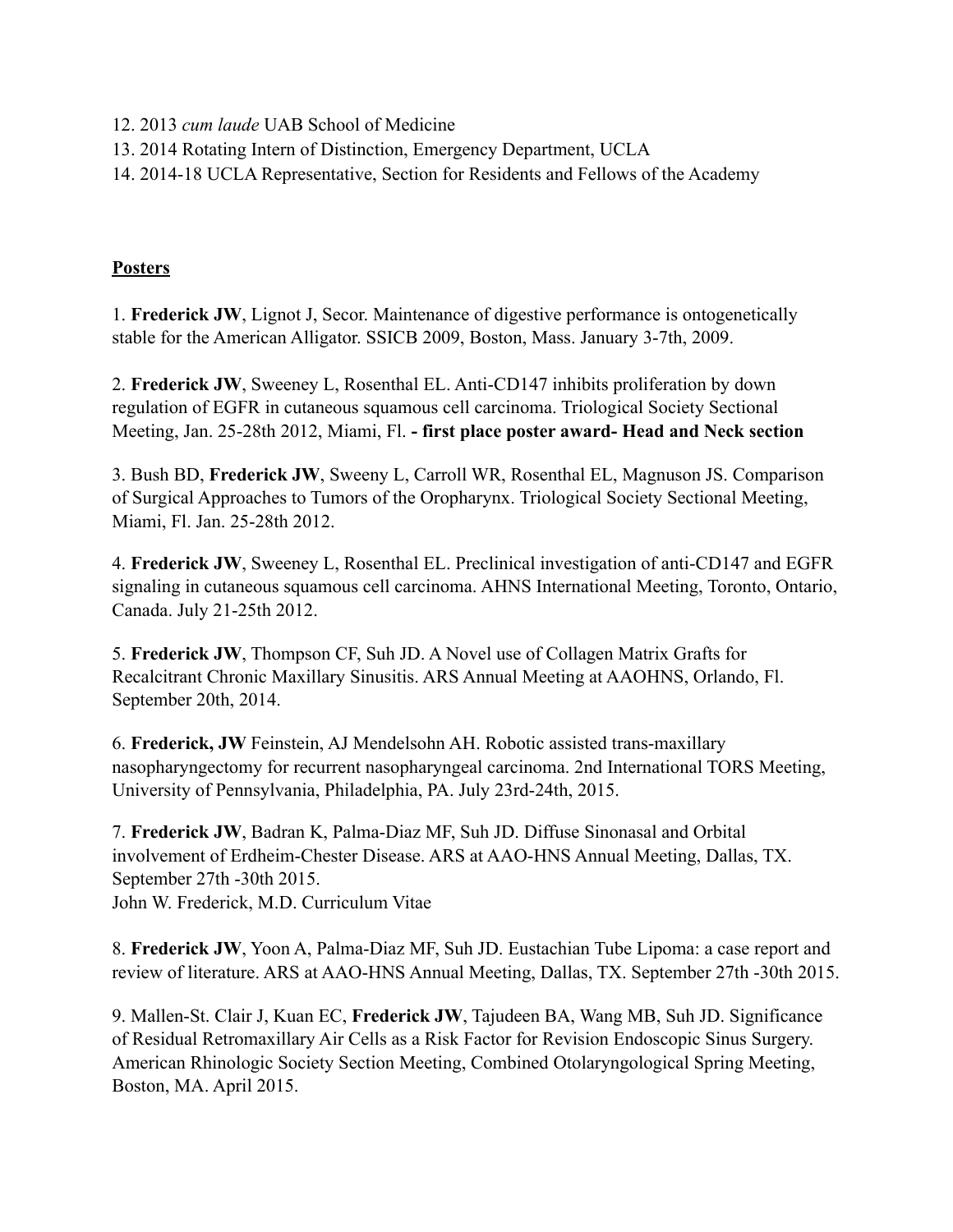10. **Frederick JW**, Chen A, Cohen A, Schroeder W, Mendelsohn AH. Identification and Treatment of Occult Synchronous Head and Neck Malignancies. Annual Meeting of the American Head and Neck Society, Seattle, WA. July 2016.

11. **Frederick JW**, Heineman TW, Abemayor E, St John MA. MALT-oma of the Distal Tracheal: A Case Report. Combined Sections Meeting of the Triological Society, Miami Beach, FL, January 2016.

12. Kuan EC, **Frederick JW**, Bhuta SM, Berke GS, Abemayor E. Cribriform Morular Variant of Papillary Thyroid Carcinoma: Case Series and Literature Review. Combined Sections Meeting of the Triological Society, Miami Beach, FL, January 2016.

13. **Frederick JW**, Yi LD, St John MA. Treatment and Survival in 30,561 Patients with Oropharyngeal Cancer: A Population-Based Analysis. Combined Sections Meeting of the Triological Society, Miami Beach, FL, January 2016.

14. **Frederick JW**, Tajudeen BA, Kuan EC, Xu HD, St. John MA. Predicting Outcomes in p16 Positive Head and Neck Squamous Cell Carcinoma. Combined Sections Meeting of the Triological Society, Miami Beach, FL, January 2016.

15. Kuan EC, **Frederick JW**, Palma Diaz MF, Lim DW, Suh JD. Near Complete Response of Skull Base Inverted Papilloma to Chemotherapy. American Rhinologic Society Section Meeting, Combined Otolaryngological Spring Meeting, Chicago, IL, May 2016.

16. Badran KW, Moayer R, **Frederick JW**, Krasnoff CC, Cohen M. Frey's Syndrome of the External Auditory Canal. American Academy of Otolaryngology-Head and Neck Surgery. San Diego, CA. September 18-21, 2016.

17. Kim CM, Kuan EC, **Frederick JW**, St. John MA. Radiation Therapy in Head and Neck Melanoma: The UCLA Experience. Annual Meeting of the American Head and Neck Society, Seattle, WA, July 2016

18. Kochhar A, **Frederick JW**, Hashemi S, Nabili V, Ezzat WH, Blackwell KE. Reducing radial forearm free flap donor site morbidity through the use of a flexor digitorum superficialis myofascial transposition flap. American Academy of Facial Plastic and Reconstructive Surgery Annual Meeting, Nashville, TN October 6-8, 2016

## **Presentations**

1. Sweeny L, Dean NR, **Frederick JW**, Magnuson JS, Carroll WR, Hartman YE, Desmond RL, Rosenthal EL. CD147 Expression in Advanced Cutaneous Squamous Cell Carcinoma. COSM, Chicago, Ill. April 27- May 1st, 2011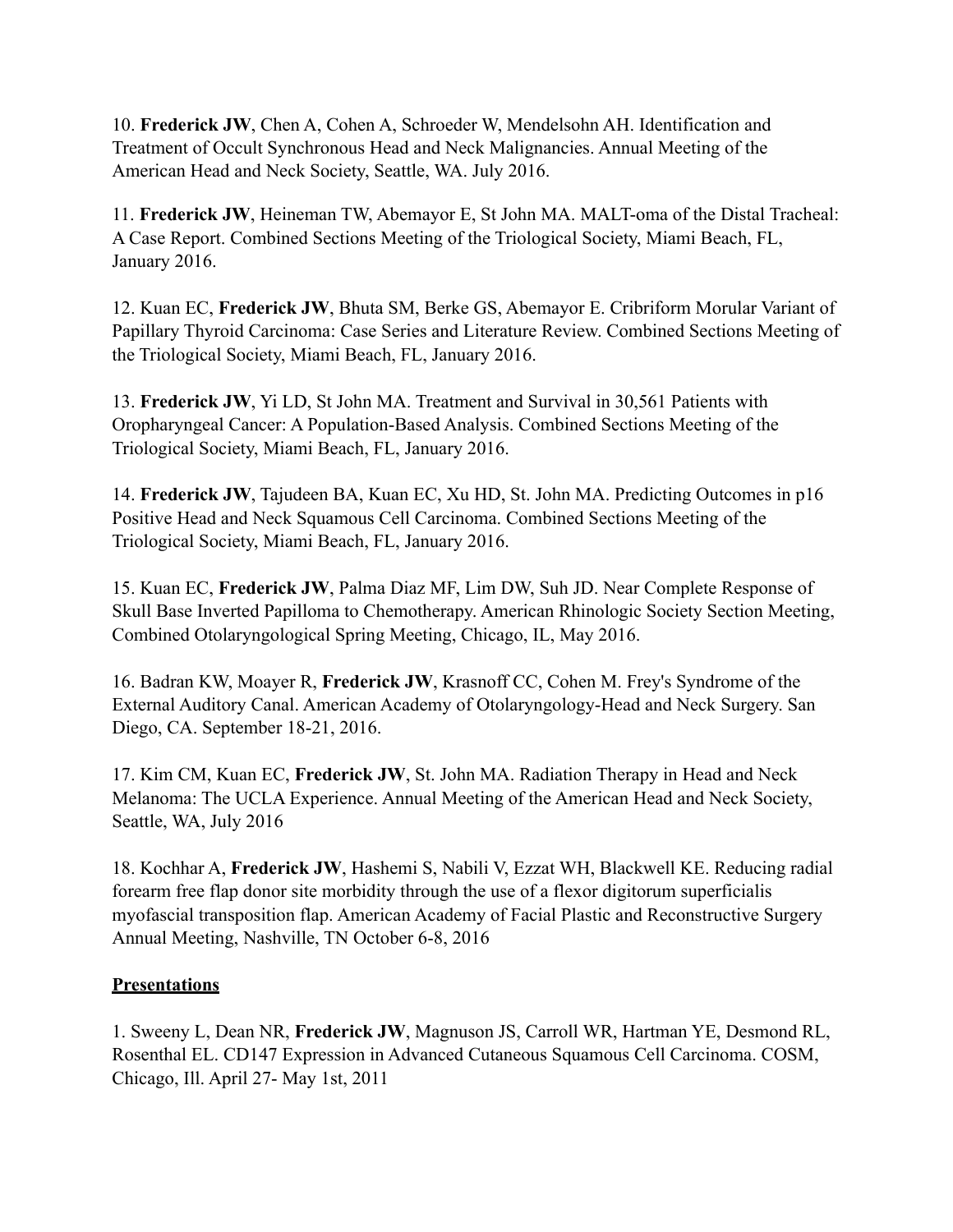2. **Frederick JW**, Sweeney L, Rosenthal EL. Anti-CD147 inhibits proliferation by down regulation of EGFR in cutaneous squamous cell carcinoma. AL/MS Otolaryngology Meeting, Destin, Fl. June 29th, 2012

3. **Frederick JW**, Sweeny L, Carroll WR, Peters GE, Rosenthal EL. Outcomes in head and neck reconstruction by surgical site and donor site. AHNS International Meeting, Toronto, Ontario, Canada. July 21-25th 2012.

John W. Frederick, M.D. Curriculum Vitae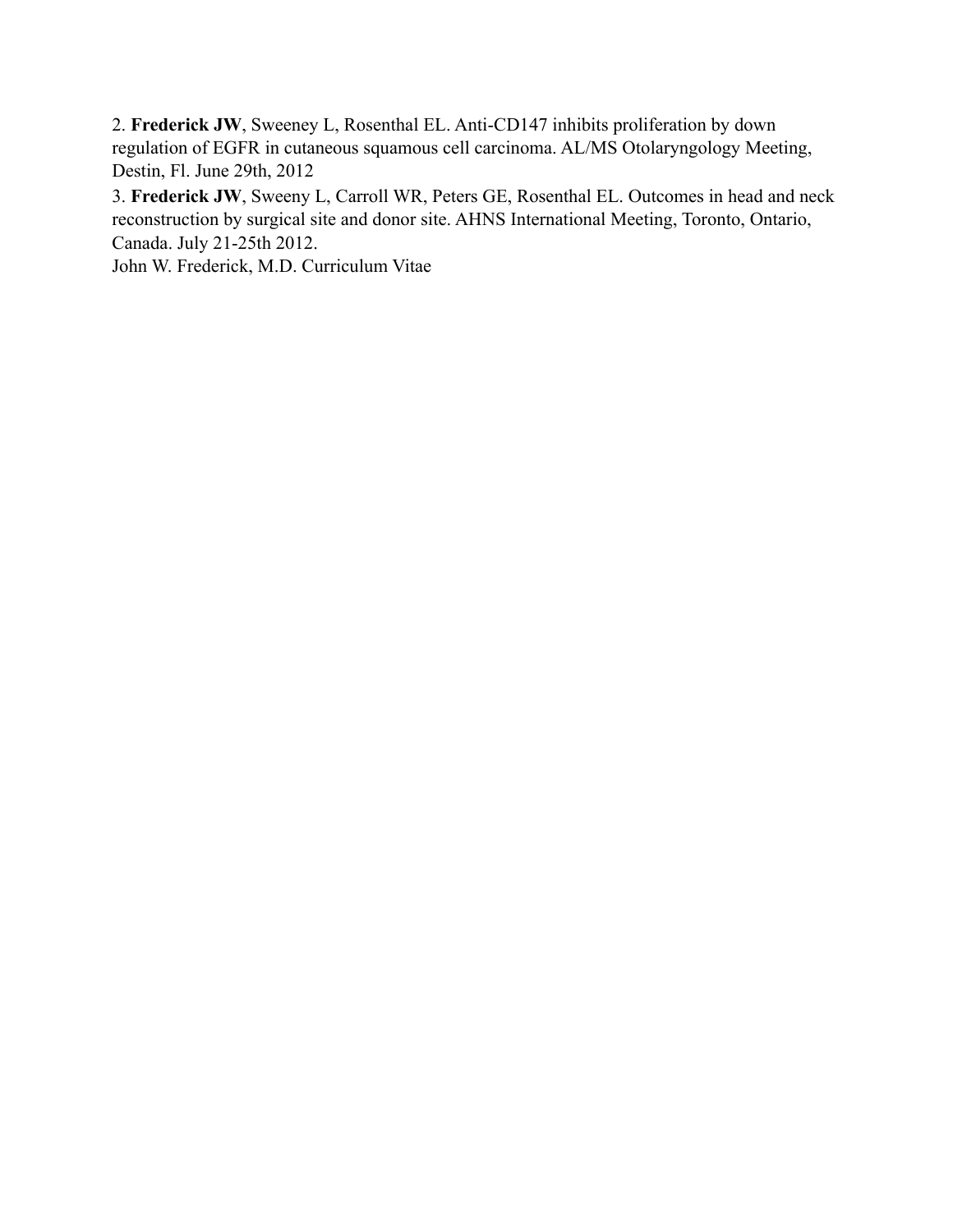4. White H, Magnuson JS, Carroll WR, **Frederick JW,** Zimmermann T, Magnuson JS. Learning Curve for TORS: A Four-year Analysis. AHNS International Meeting, Toronto, Ontario, Canada. July 21-25th 2012.

5. **Frederick JW,** Magnuson JS, Carroll WR, Clemons L, Peters GE, Rosenthal EL. Anastomotic Systems in Head and Neck Reconstruction. AAO-HNSF Annual Meeting, Washington, D.C. September 9-12th, 2012.

6. **Frederick JW**, Sweeny L, Carroll WR, Peters GE, Rosenthal EL. CD147 and the EGFR signaling cascade in head and neck cancer. AAO-HNS Annual Meeting, Vancouver, Canada. September 29- October 2, 2013.

7. **Frederick, JW** Alonso, J St John, MA. A Population-Based Analysis of Oral Cavity Cancer in 55,775 Patients. AAO-HNS Annual Meeting, Dallas, Texas. September 27th -30th 2015.

8. **Frederick JW**, Kuan EC, Badran KW, Abemayor E, Blackwell KE, St. John MA. Evaluating Trends in the Reconstruction of Total Glossectomy Defects: A Review of the Past 20 Years. Triological Society, Combined Otolaryngological Spring Meeting, Chicago, IL, May 21, 2016.

9. Kim CK, Vahabzadeh-Haugh A, **Frederick JW**, Luu Q. Failure of multiple imaging modalities to diagnose lymphovascular malformations of the tongue. Triological Society Annual Meeting, New Orleans, LA. January 21, 2017

# **Publications – Papers**

1. Sweeny L, Dean NR, **Frederick JW**, Magnuson JS, Carroll WR, Hartman YE, Desmond RL, Rosenthal EL. CD147 Expression in Advanced Cutaneous Squamous Cell Carcinoma. J Cutan Pathol. 2012 Jun;39(6):603-9

2. **Frederick JW**, Sweeny L, Carroll WR, Peters GE, Rosenthal EL. Outcomes in head and neck reconstruction by surgical site and donor site. Laryngoscope. 2013 Jul;123(7):1612-7. doi: 10.1002/lary.23775

3. **Frederick JW,** Sweeny L, Carroll WR, Rosenthal EL. Microvascular Anastomotic Coupler Assessment in Head and Neck Reconstruction. Otolaryngol Head Neck Surg. 2013 Jul;149(1): 67-70.

4. White H, **Frederick JW,** Magnuson JS, Carroll WR, Zimmermann T. Magnuson JS Learning Curve for TORS: A Four-year Analysis. JAMA Otolaryngol Head Neck Surg. 2013 Jun 1;139(6): 564-7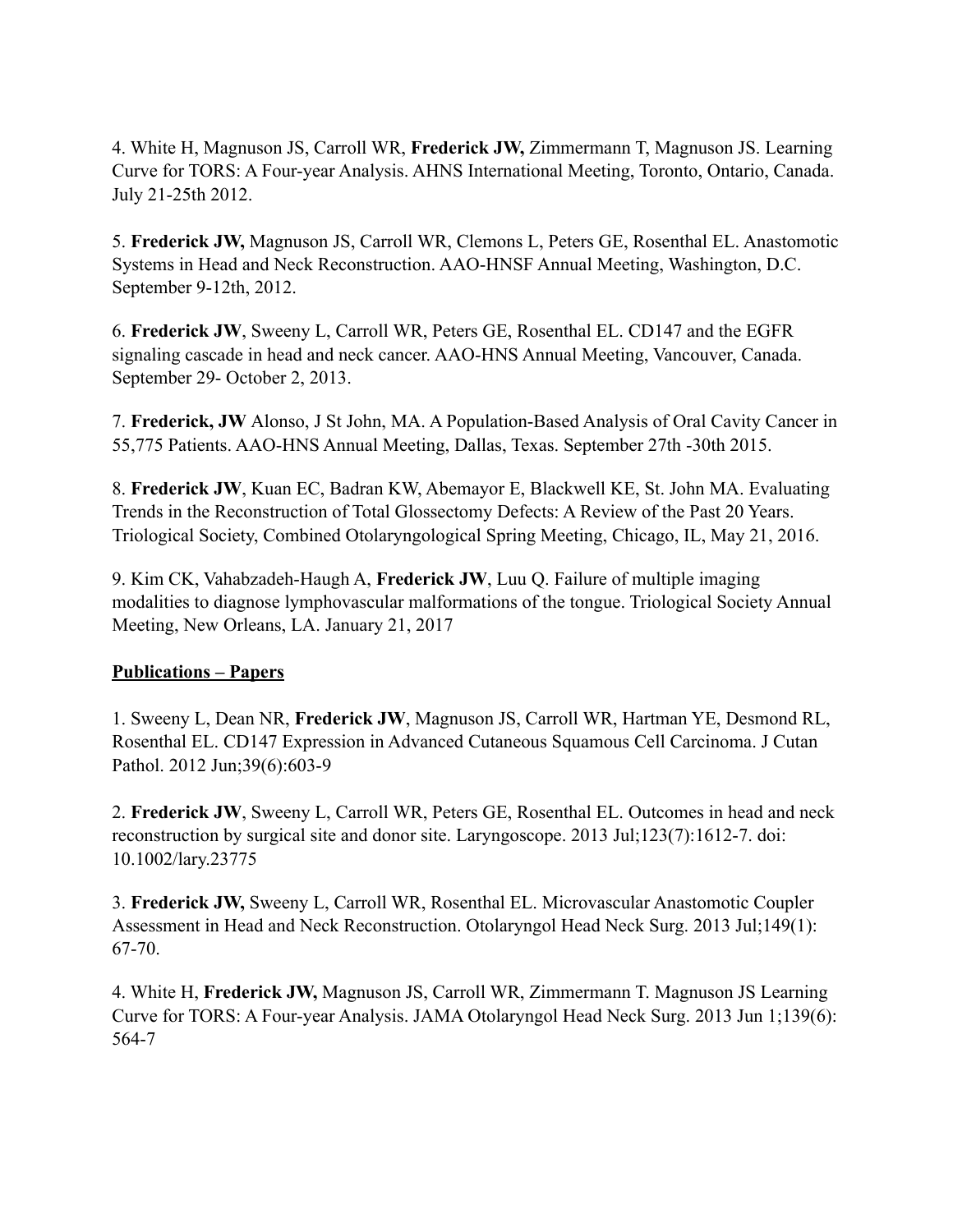5. **Frederick JW**, Sweeny L, Hartman Y, Rosenthal EL. EGFR expression is inhibited by anti-CD147 therapy in Cutaneous Squamous Cell Carcinoma. Head Neck. 2014 Oct 1. doi: 10.1002/ hed.23885

6. **Frederick JW**, Suh JD. Indications for Referral for Pediatric Rhinosinusitis. Current Treatment Options in Pediatrics 2015 sept; 1(3):242-252

7. Kuan EC, Mallen-St. Clair J, **Frederick JW**, Tajudeen BA, Wang MB, Suh JD. Significance of Undissected Retromaxillary Air Cells as a Risk Factor for Revision Endoscopic Sinus Surgery. American Journal of Rhinology & Allergy. 2016 Nov-Dec;30(6):448-52.

8. Kochhar A, **Frederick JW**, Hashemi S, Nabili V, Ezzat WH, Blackwell KE. Reducing radial forearm free flap donor site morbidity through the use of a flexor digitorum superficialis myofascial transposition flap. Laryngoscope. Submitted, under review.

9. **Frederick, JW** Alonso, J St John, MA. A Population-Based Analysis of Oral Cavity Cancer in 55,775 Patients. JAMA Otolaryngology. Submitted, under review. John W. Frederick, M.D. Curriculum Vitae